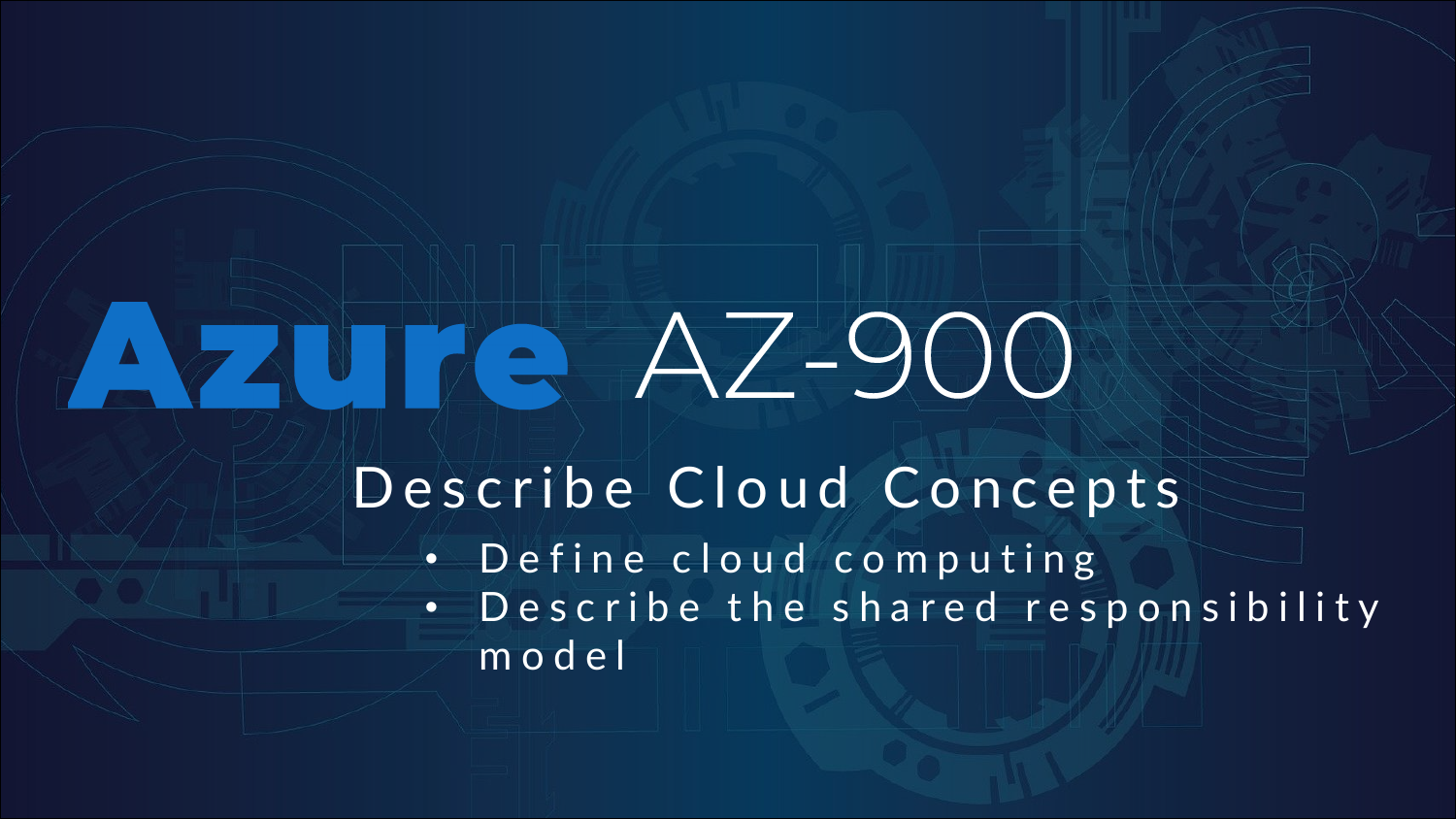### **What is** Cloud Computing?

The delivery of computing services—including servers, storage, databases, networking, software, analytics, and intelligence—over the Internet, "the cloud" to offer faster innovation, flexible resources, and economies of scale. You typically pay only for cloud services you use, helping you lower your operating costs, run your infrastructure more efficiently, and scale as your business needs change.



https://azure.microsoft.com/en-us/overview/what-is-cloud-computing/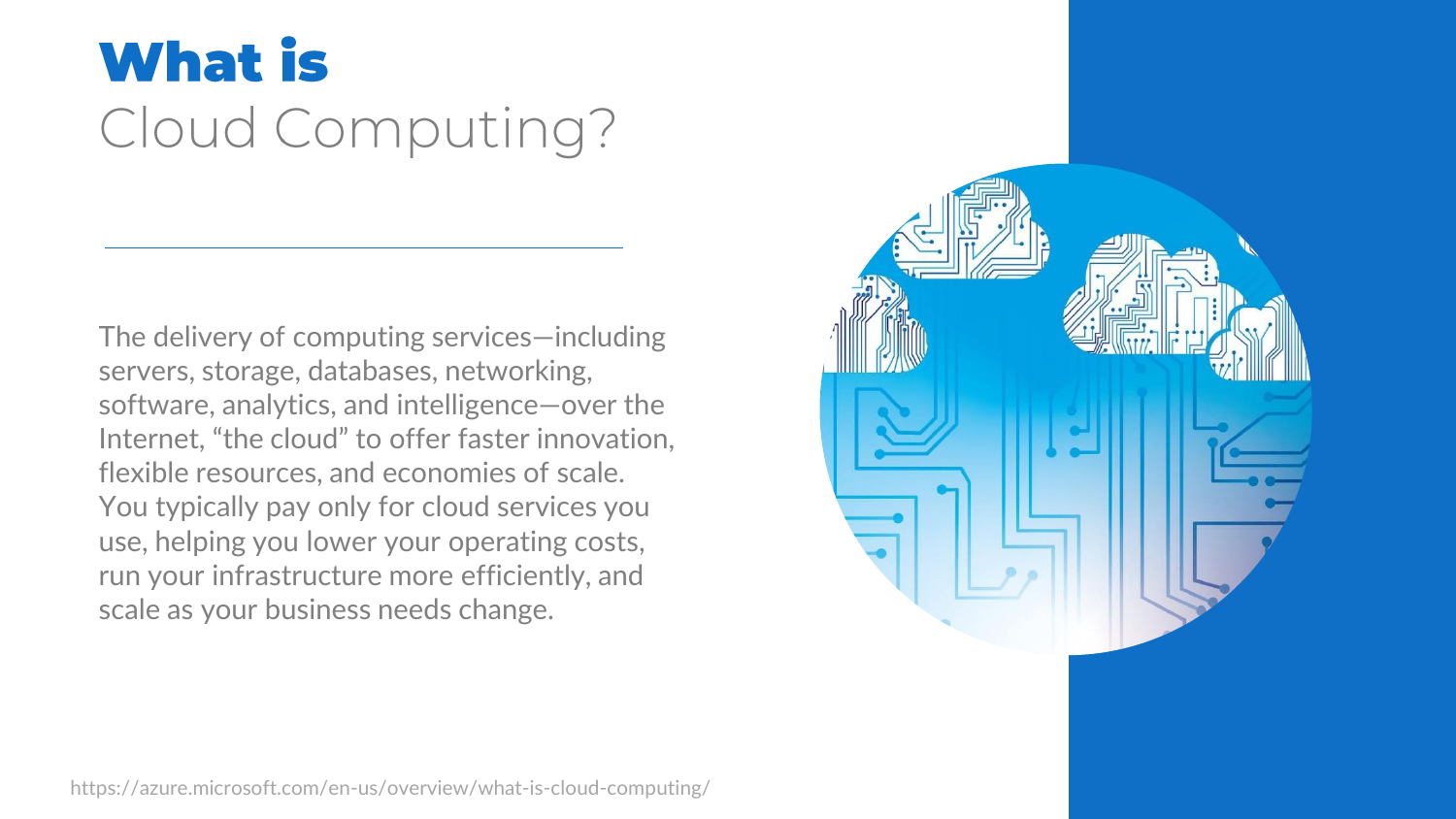### **DIY Food**

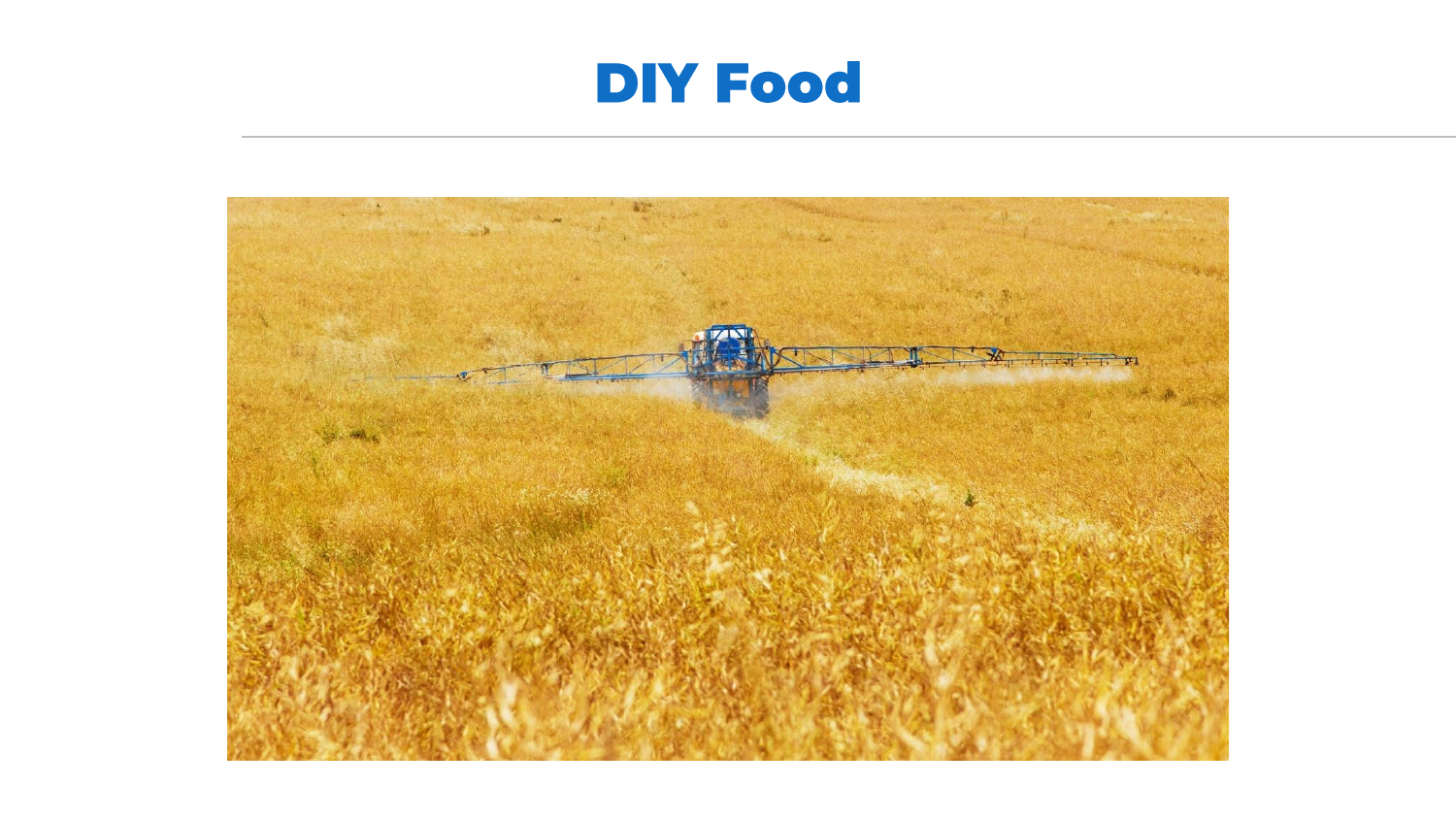### DIY Infrastructure

#### **Responsible for:**

- Servers
- Network
- Internet access
- Storage
- Contracts
- Maintenance
- Security
- Etc.

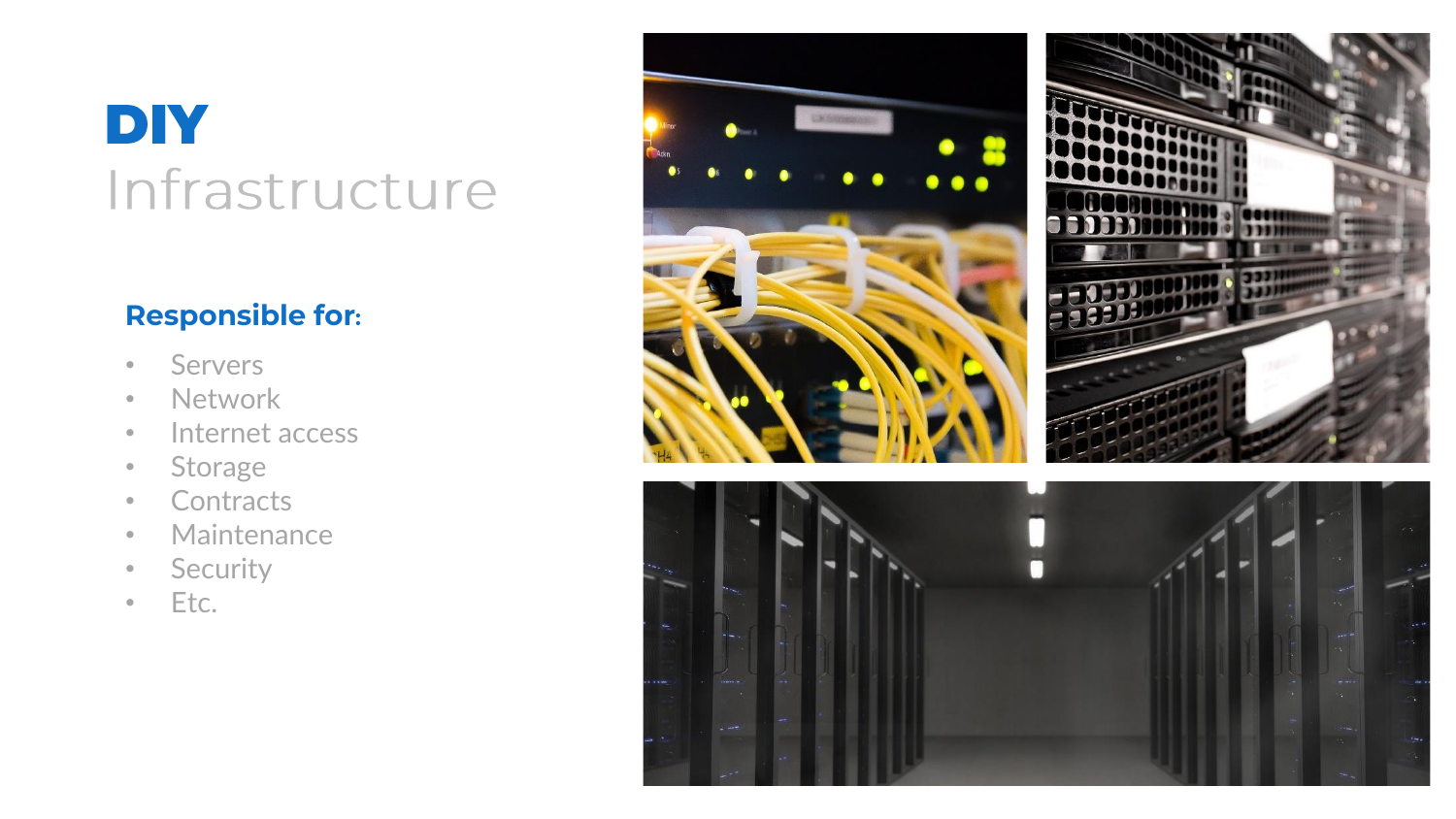## **What is** Cloud Computing?

- Reduce management overhead, allowing staff to focus on tasks that add value to the organization
- Cost savings compared to on-premises computing Premises – location such as housing or building Premise – statement, idea, or assumption \*On-prem if you're not sure

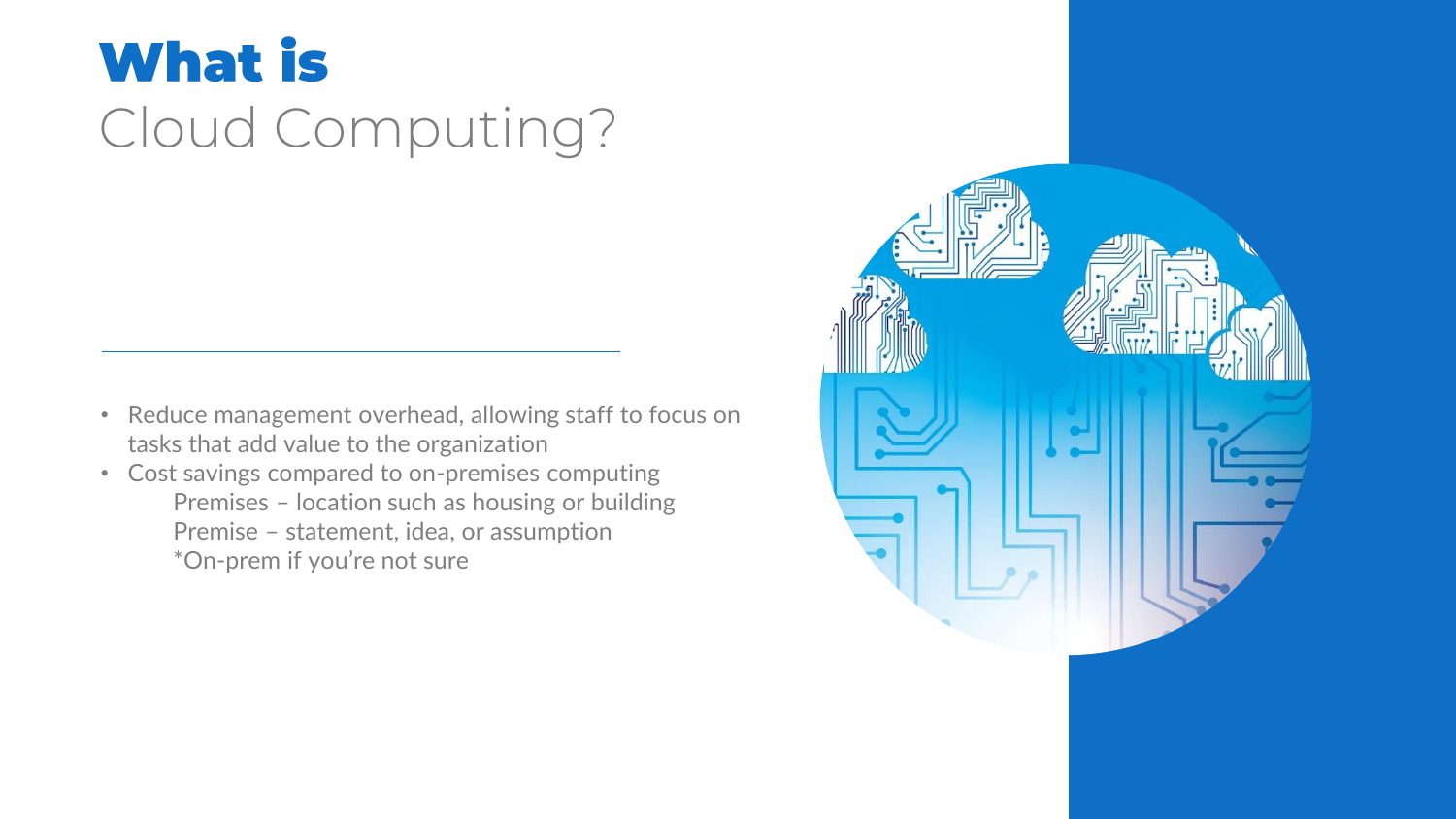## **What is** Cloud Computing?

- Reduce management overhead, allowing staff to focus on tasks that add value to the organization
- Cost savings compared to on-premises computing
- Globally scalable solutions
- Increased performance and reliability
- Increased security

\*Microsoft cloud has over 90 compliance certifications

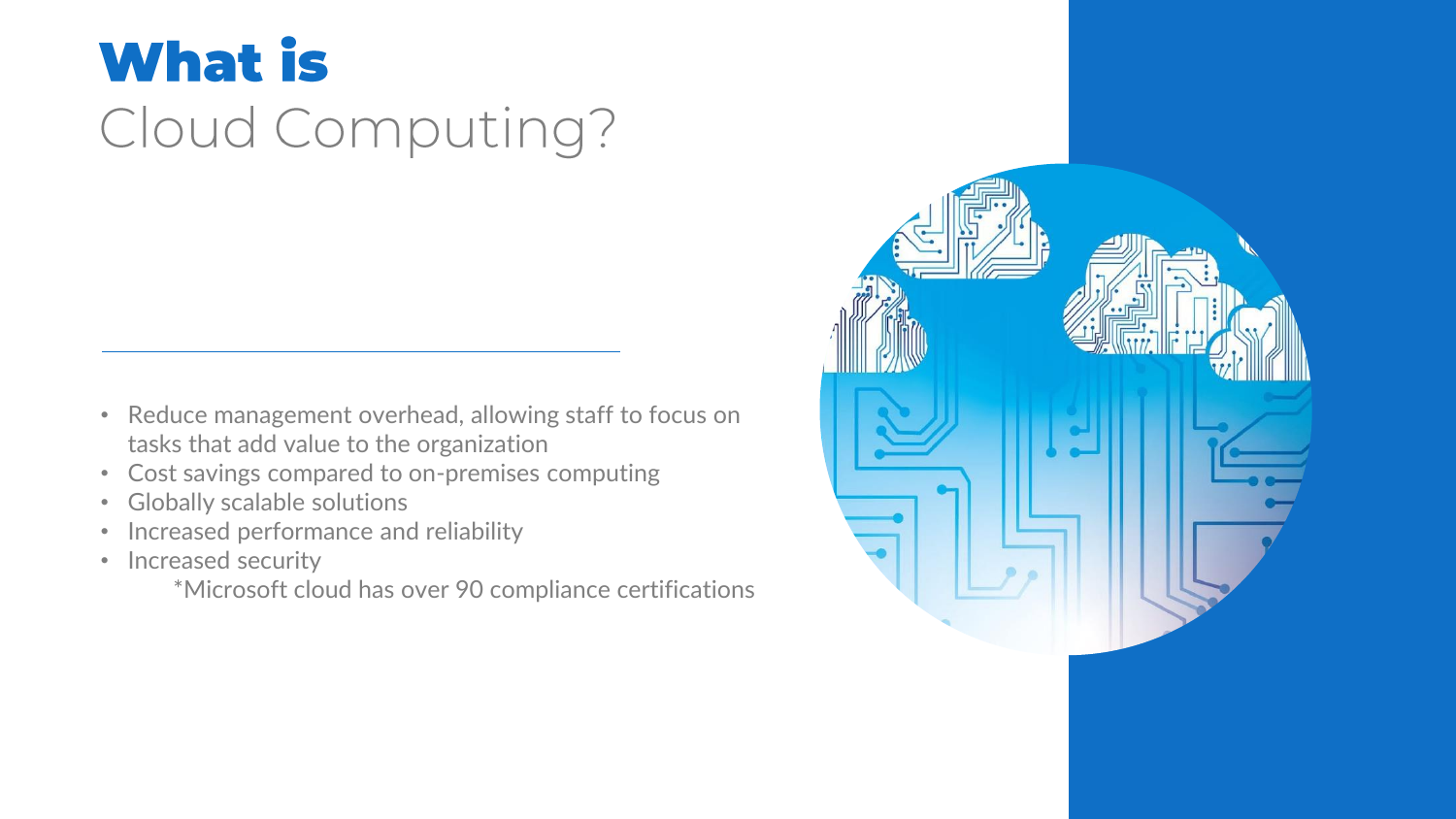

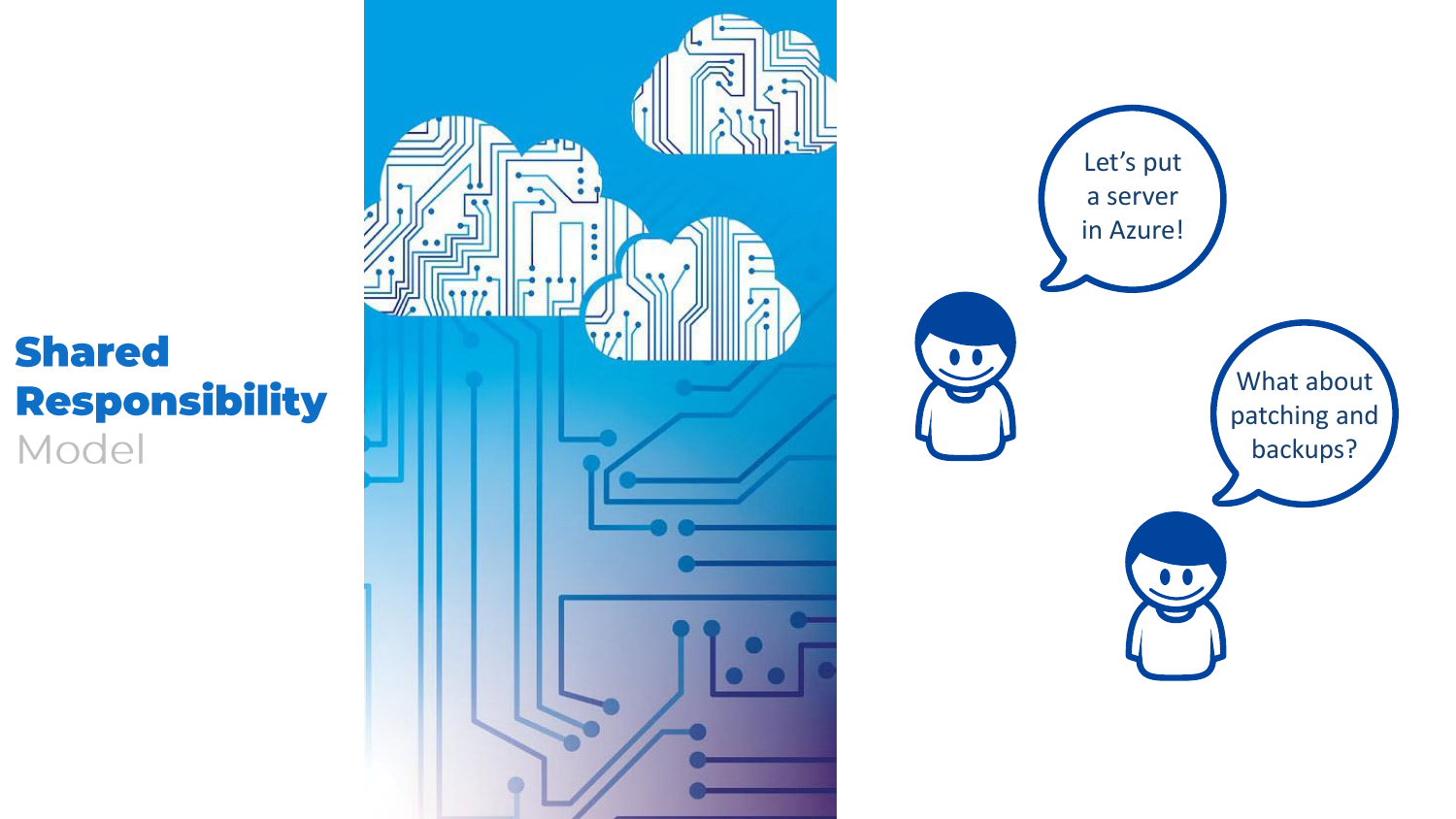

Who backs up and patches servers in the cloud?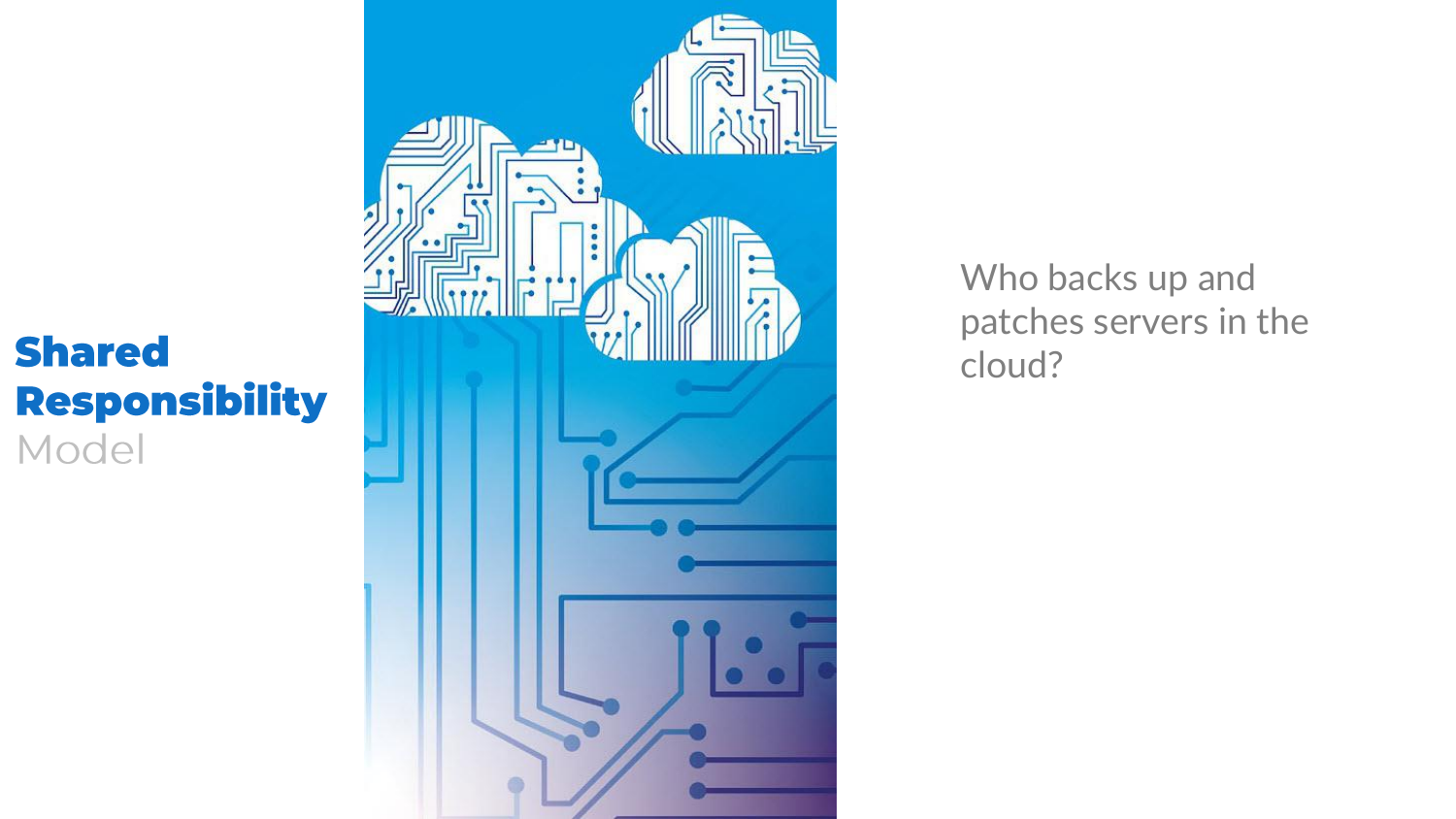

The shared responsibility model defines the division of responsibility between the cloud provider and the customer for a given type of cloud service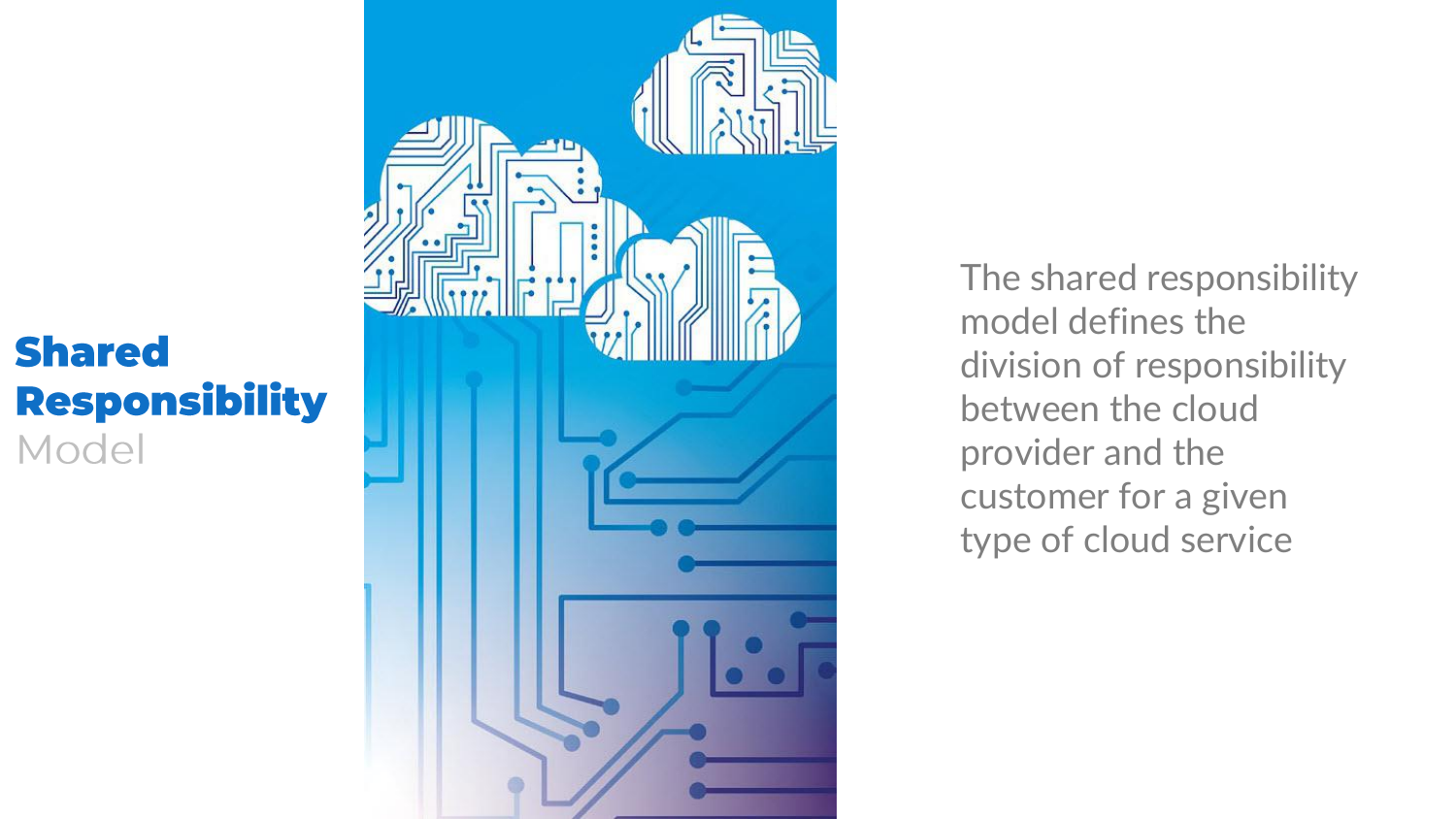

On-premises: Customer is responsible for the environment

Cloud: There is a division of responsibilities for managing the environment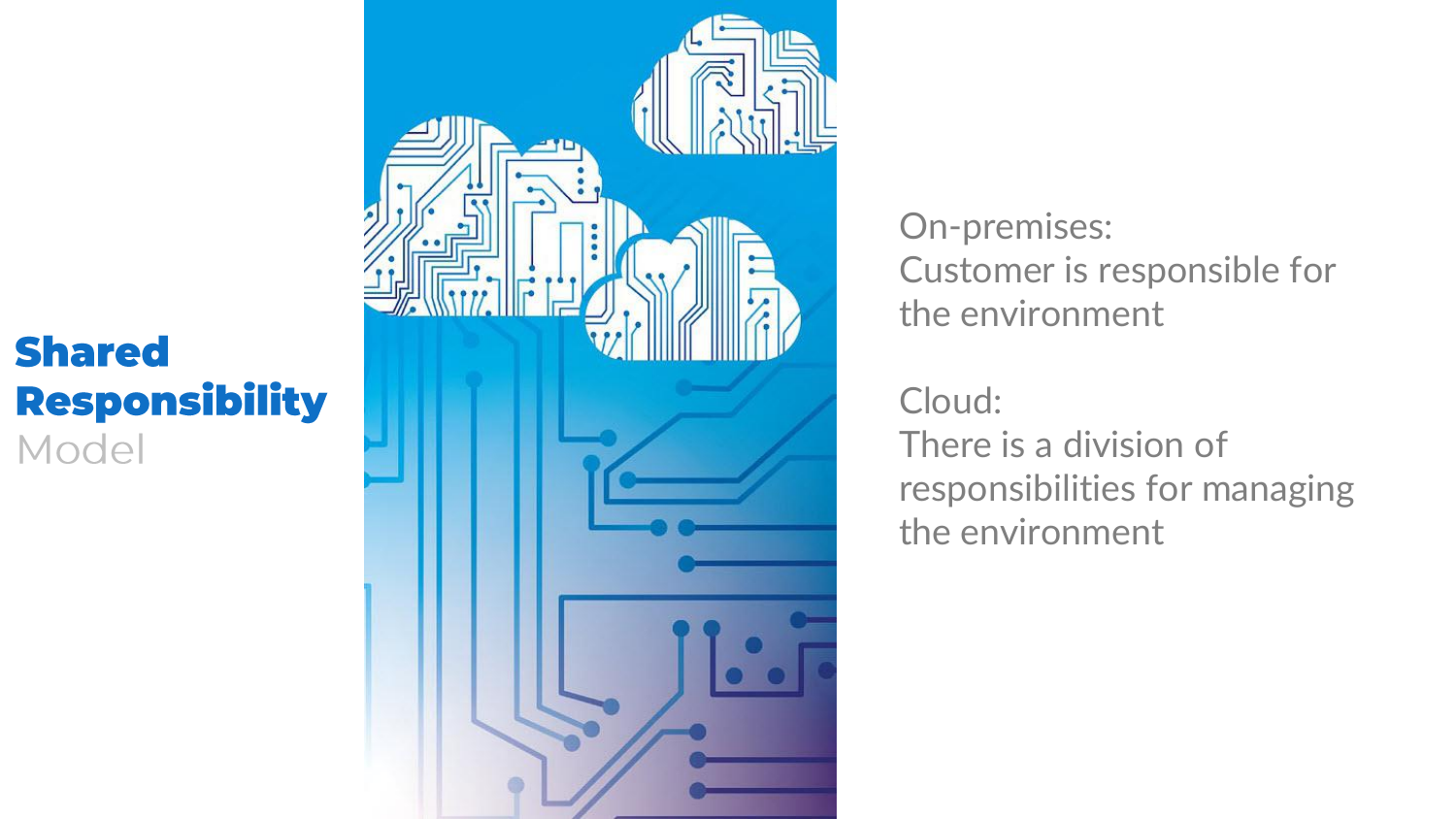

Servers in Azure Microsoft:

- Physical hardware
- Hypervisor
- Power
- Cooling Customer:
- Server backups
- OS patching
- Applications